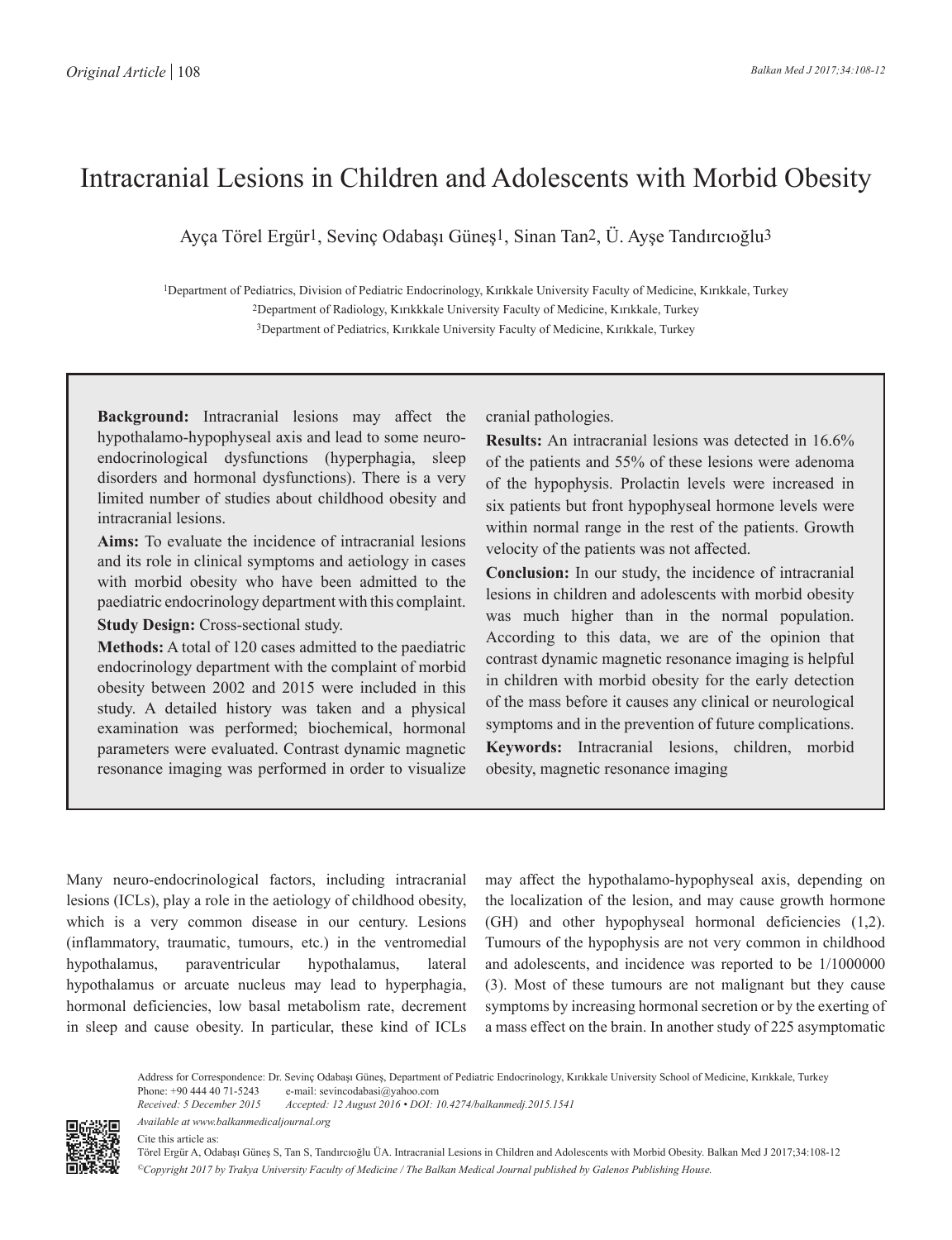healthy children, the percentage of cranial abnormalities besides sinusitis found in magnetic resonance imaging (MRI) of the brain was reported to be 8.8% (4).

Although ICL are important in the aetiology of obesity, there is not any investigation about the incidence of ICL in cases with morbid obesity (MO). The purpose of this study is to evaluate the incidence of ICL and its role in clinical symptoms and the aetiology in cases with MO.

## **MATERIAL AND METHODS**

One hundred twenty patients aged between 3 and 18 years who were admitted to the Paediatric Endocrinology Department with a complaint of obesity were involved in the study. A detailed history of patients was taken, along with anthropometric measurements [height, weight, body mass index (BMI) and percentiles, pubertal Tanner staging, bone age], and a physical examination was made. Biochemical, hormonal parameters [fasting blood glucose and insulin level (FBG, Fin), lipid parameters, thyroid function tests, diurnal cortisol and oral glucose tolerance test (OGTT)] were evaluated. Growth velocities of patients were calculated. MO was defined as BMI upper than 99. percentile (SD scores: 2.33) according to sex and age (5). Homeostasis model assessment-insulin resistance (HOMA-IR) was defined as [FBG (mg/dL) x fasting blood insulin (IU/L) / 405]. Cut-off levels were defined as 2.22 in pre-pubertal girls, 2.67 in pre-pubertal boys, 3.82 in pubertal girls and 5.22 in pubertal boys (6). Impaired fasting glucose was diagnosed as 100-125 mg/dL and glucose intolerance was diagnosed as 140-199 ng/mL during OGTT (7). Blood cortisol levels were obtained at 8:00 a.m. and at midnight during sleep. A morning cortisol level above 20 µg/dL and a midnight cortisol level above 1.8 µg/dL were determined as pathologic (8). Contrast dynamic MRI (CDMRI) (Philips Achieva 1.5- T scanner, Best, the Netherlands) was obtained in order to evaluate hypothalamus and hypophysis. MRI protocol of the hypophysis and sella region was performed in the unenhanced T1- and T2- weighed images in coronal and sagittal planes and post-contrast dynamic T1- weighed coronal and sagittal images were taken after intravenous injection of gadolinium at the standard dose. MRI examination of hypophysis and sella region were evaluated for the height and anatomic details of the hypophysis, enhancement pattern of the lesion and extension into the suprasellar region. The height of hypophysis was evaluated according to age and sex. Height >+2 SD was defined as hypophyseal hyperplasia (HH), height below <-2 SD was defined as hypophyseal hypoplasia (9). Adenohypophyseal hormones (luteinizing hormone, follicle stimulating hormone, adrenocorticotrophic hormone, thyroid-stimulating hormone, prolactin, GH were obtained from the cases with ICL lesions

and chemiluminescence method was used in evaluation (10). Early morning prolactin levels above 20 ng/mL in at least two different measurements were determined as pathologic. Written informed consent was obtained from all the patients and their parents. The local ethics committee approved this study.

### **Statistical analysis**

A commercially available statistical software package (SPSS 21.0 for Windows, Chicago, III. USA) was employed for all statistical analyses. Distributions of the values were analysed with the Kolmogorov-Smirnov test and values were presented as mean. Comparison of anthropometric measurements, plasma glucose, insulin levels and HOMA-IR levels of the patients with ICL lesions and patients without lesion were made using Student's t-test. A p-value of less than 0.05 was considered statistically significant.

#### **RESULTS**

Anthropometric, biochemical and hormonal parameters of all the cases are given in Table 1. In total, 20 cases (16.6%) had an ICL. Characteristics of these 20 cases are given in Table 2. Most of the cases had adenoma of the hypophysis and cases with adenoma of hypophysis constituted 55% of the cases with ICL (Figure 1). Two patients had HH and one of these patients also had a 4.4x4 mm microadenoma. Other ICLs were Dandy-Walker Syndrome (Figure 2) arachnoid cyst, rathke cleft cyst, and pineal cyst. Six of the patients with ICL had high prolactin levels according to the age and sex (case number 11,12,13,15,18,20). None of the patients had hormonal abnormalities except these six cases. One of these cases with high prolactin levels (>20 ng/mL) had headache, menstrual irregularity and galactorrhea, the other one had only headache. History of the cases was negative for neurological or endocrinological symptoms (polyuria, polydipsia, blurred vision, vomiting, precocious puberty). Five of the cases had glucose intolerance and one of the cases had impaired

| <b>TABLE 1.</b> Anthropometric and biochemical parameters of the cases |  |
|------------------------------------------------------------------------|--|
|------------------------------------------------------------------------|--|

| Mean $\pm$ standard deviation<br>Parameters                               |                           |  |  |  |
|---------------------------------------------------------------------------|---------------------------|--|--|--|
| Age (years)                                                               | $11.7\pm3.1$              |  |  |  |
| Bone age (years)                                                          | $13.5 \pm 3.4$ (50 cases) |  |  |  |
| Height SDS                                                                | $0.48 \pm 1.0$            |  |  |  |
| $BMI$ (kg/m <sup>2</sup> )                                                | $28.5 \pm 5.0$            |  |  |  |
| <b>BMI SDS</b>                                                            | $3.15\pm0.6$              |  |  |  |
| Fasting blood glucose (mg/dL)                                             | $89.7 \pm 8.9$            |  |  |  |
| Fasting insulin $(\mu U/mL)$                                              | $20.8 \pm 14.9$           |  |  |  |
| <b>HOMA-IR</b>                                                            | $4.06 \pm 3.3$            |  |  |  |
| SDS: Standard deviation score; BMI: body mass index; HOMA-IR: Homeostasis |                           |  |  |  |

model assessment-insulin resistance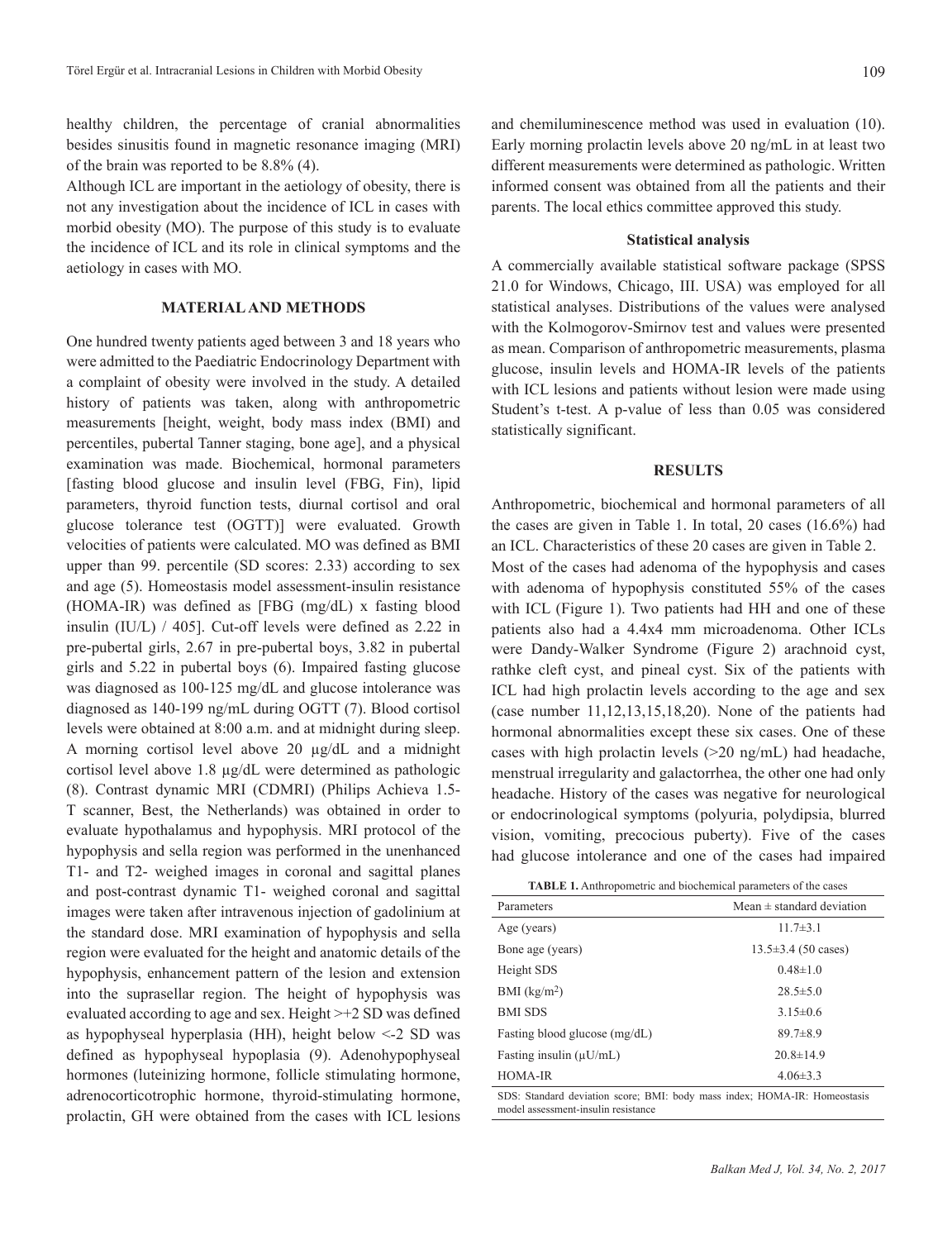

**FIG. 1.** 12x7 mm bilobulated hypointense lesion (hypophyseal adenoma), which is seen in 35. second in contrasted dynamic MRI, but not in 3 minute.



**FIG. 2.** Dandy-Walker Syndrome which is characterized by agenesis or hypoplasia of the cerebellar vermis, cystic dilatation of the fourth ventricle, and enlargement of the posterior fossa.

|                 | Sex          | Age (years) | Pub | $BMI$ (kg/m <sup>2</sup> ) | FBG mg/dL | Fins $\mu$ U/mL | IC Lesion          | Endocrinopathy  |
|-----------------|--------------|-------------|-----|----------------------------|-----------|-----------------|--------------------|-----------------|
| Case I          | $\mathbf{F}$ | 4.8         |     | 27.2                       | 83        | 23.9            | MA <sub>5</sub> mm |                 |
| Case II         | F            | 6.4         |     | 20.4                       | 74        | 16.1            | MA <sub>8</sub> mm |                 |
| Case III        | F            | 9.5         |     | 30.2                       | 102       | 16.9            | MA10 mm            |                 |
| Case IV         | M            | 10.8        |     | 28.7                       | 98        | 19              | MA12 mm            |                 |
| Case V          | M            | 11          | 2   | 26.2                       | 97        | 17.6            | MA4 mm             |                 |
| Case VI         | F            | 13          | 2   | 29.8                       | 84        | 17.3            | MA7 mm             |                 |
| $\rm Case~ VII$ | F            | 14.8        | 4   | 29                         | 87        | 10.6            | MA <sub>5</sub> mm |                 |
| Case VIII       | F            | 4.6         |     | 24.4                       | 82        | 12              | AC 4.5x4 mm        |                 |
| Case IX         | $\mathbf M$  | 12.6        | 3   | 28.3                       | 98        | 20.1            | <b>DWS</b>         |                 |
| Case X          | F            | 15          | 4   | 35.2                       | 87        | 38              | RCC 2.5x1 mm       |                 |
| Case XI         | F            | 12          | 4   | 28.2                       | 79        | 9.3             | <b>BUMP</b>        | High PRL        |
| Case XII        | F            | 16.8        | 4   | 30                         | 85        | 8.2             | INFIND.THICK       | High PRL        |
| Case XIII       | F            | 17          | 4   | 24.8                       | 86        | 11.9            | MA6 mm             | <b>High PRL</b> |
| Case XIV        | F            | 14.5        | 3   | 34.3                       | 88        | 44.5            | MA 8x7 mm          |                 |
| Case XV         | F            | 11          | 4   | 28                         | 82        | 18.8            | MA 11x4.2 mm       | High PRL        |
| Case XVI        | F            | 6           |     | 36.3                       | 86        | 13.3            | HP                 |                 |
| Case XVII       | F            | 8           | 3   | 35                         | 93        | 45              | MA <sub>3</sub> mm |                 |
| Case XVII       | F            | 10          | 4   | 25                         | 94        | 5.9             | HP&MA 4.5x4 mm     | High PRL        |
| Case XIX        | M            | 12.8        | 3   | 42                         | 91        | 57              | NH                 |                 |
| Case XX         | M            | 8.7         |     | 22                         | 99        | 15.7            | PC 4 mm            | <b>High PRL</b> |

|  | <b>TABLE 2.</b> Anthropometric, hormonal and radiologic evaluation of cases with intracranial and intrahypophyseal lesions |  |
|--|----------------------------------------------------------------------------------------------------------------------------|--|
|  |                                                                                                                            |  |

Pub: Pubertal stage; IC: intracranial; F: female; M: male; BMI: body mass index; FBG: fasting blood glucose; Fins: fasting insulin; PRL: prolactin; MA: microadenoma; RCC: rathke cleft cyst; DWS: Dandy Walker Syndrome; AC: arachnoid cyst; BUMP: the gland is bumpy but there is no clearly identified lesion; HP: hypophyseal gland >+2 standard deviation according to age and sex; NH: decreased neuro-hypophyseal intensity; PC: pineal cyst; High PRL: prolactin level above 20 ng/mL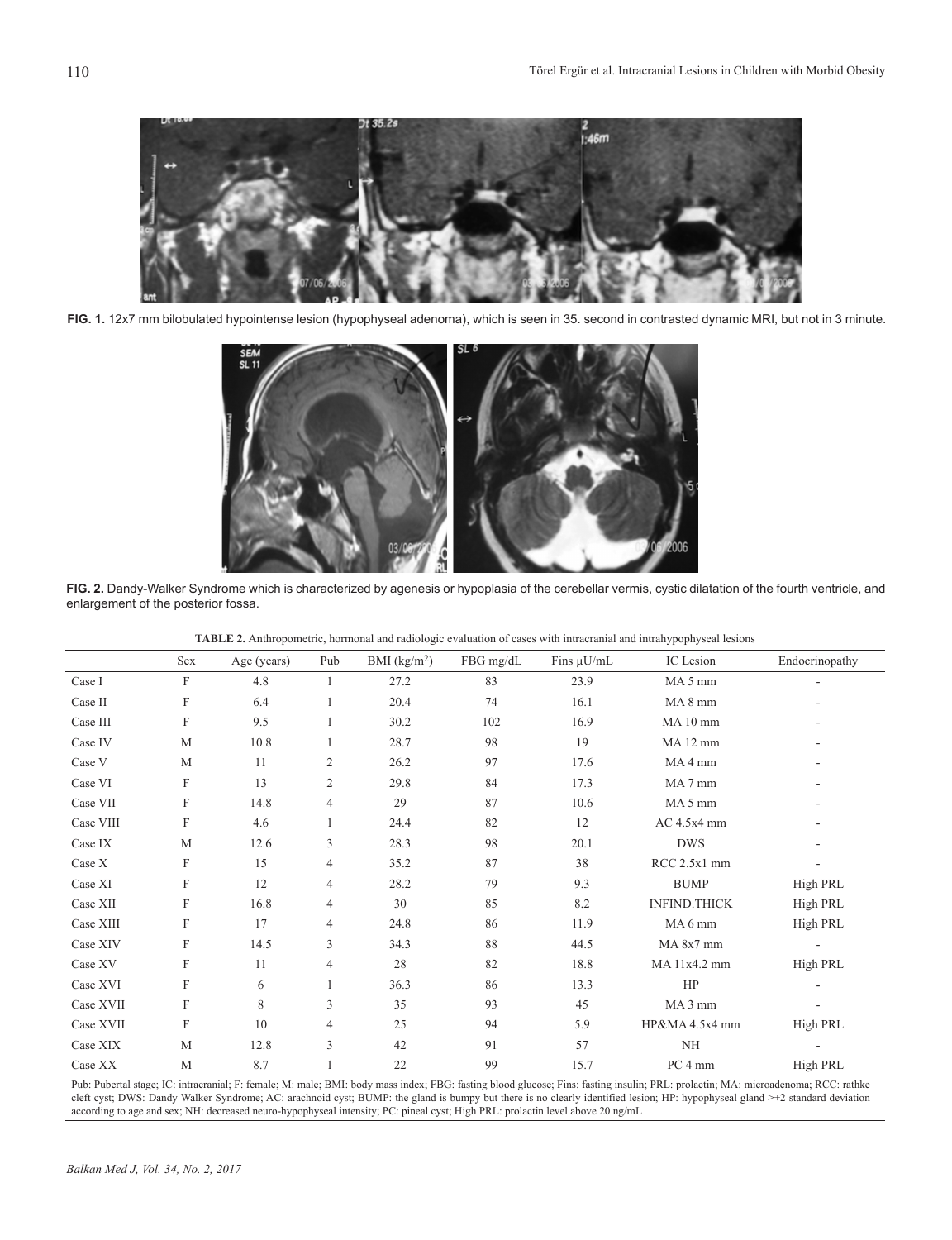fasting blood glucose. Growth velocity (GV) of the cases was within normal range. Cases with ICL lesions (group 1) and cases without ICL (group 2) were compared. There was no statistically significant difference between group 1 and group  $2$  (p $>0.05$ ).

## **DISCUSSION**

IC lesions show mass effect to the surrounding tissue, resulting in neurologic/neuro-ophthalmologic symptoms or endocrinologic problems, including obesity (11). It has been accepted that besides causing hypothalamic injury lesions may impair signal transmission in the neuro-anatomic structure and cause obesity (2). However, in our study neuro-ophthalmic/ neurologic examination or history was negative other than MO, which may make us think ICL. This situation suggests that this may delay the early diagnosis of the disease by paediatricians or paediatric endocrinologists or may lead to misdiagnosis.

In our study, the incidence of ICL lesions in MO patients is much more higher than that found in the literature. This finding indicates that ICLs are involved in the pathophysiology of the disease and intracranial imaging is important in the MO patient group.

Hypophyseal adenomas are very rare in childhood but they are the most common lesions of the hypophysis (12). Similarly, hypophyseal adenomas are found to be the most common lesions in our study, and the incidence within ICL lesions was 55%. This percentage is much higher than that found in the literature. This situation shows that a detailed physical examination and neurologic/neuro-ophthalmologic examination should be performed in MO patients.

Hyperinsulinism in patients with exogenous obesity leads to an increment in GV by increasing insulin-like growth factor 1 (IGF-1) production and bioavailability or showing a crossreaction with IGF-1 receptors  $(1,13)$ . By contrast, in patients with endocrinopathy, GV decreases and leads to short stature (1,14). However in our study, the GV of patients with ICLs was not affected, which may be misdiagnosed with exogenous obesity. None of the patients had a decrement in GV, demonstrating that weight gain increased without any clinical symptoms appearing. Taylor et al. (15) found similar results, which supports our study. A total of 176 patients with hypothalamo-pituitary lesions (craniaopharyngioma, optic glioma, arachnoid cyst, hamartoma, germ cell tumour) were evaluated retrospectively. It was concluded that 23% of the patients had obesity before diagnosis and 85% of these obese patients had normal GV. When development of symptoms was evaluated, it was recognized that BMI increment and weight gain appeared before other neurologic symptoms. In our study among patients with ICL lesions,

there were only  $2(1\%)$  cases who had symptoms besides weight gain, namely headache, and headache + menstrual irregularity + galactorrhea. According to this result, in cases with abnormal BMI or BMI increment with or without GV change, the history should be taken more carefully and a clinical evaluation should be done.

Our study involves a long period of 13 years, which makes our results more reliable. A limitation to this study is that there is not much study of the prevalence of ICL in the healthy, asymptomatic paediatric population. We consider our study also contributes a new perspective on this subject. The results show that, the incidence of ICL is more common in children and adolescents with MO than in thenormal population. Most of these lesions show no other endocrinological or neurological symptoms other than obesity. We would like to emphasize that after making a detailed physical and neurological examination, CDMRI in particular should be performed in cases with MO, so that the diagnosis of those cases without any other clinical symptoms could be made earlier and treatment offered.

**Conflict of Interest:** No conflict of interest was declared by the authors.

## **REFERENCES**

- 1. Alemzadeh R, Rising R, Lifshitz F. Obesity in children. In: Lifshitz F, editor. Obesity, Diabetes Mellitus, Insulin resistance and Hypoglycemia. USA, New York: Informa Helathcare 2007:1-36
- 2. Bereket A, Kiess W, Lustig RH, Muller HL, Goldstone AP, Weiss R, et al. Etiology and Pathophysiology Hypothalamic obesity in children. Obes Rev 2012;13:780-98.
- 3. Keil MF, Stratakis CA. Pituitary tumors in childhood: an update in their diagnosis, treatment and molecular genetics. Expert Rev Neurother 2008;8:563-74.
- 4. Kim BS, Illes J, Kaplan RT, Reiss A, Atlas SW. Incidental findings on pediatric MR images of the brain. AJNR Am J Neuroradiol 2002;23:1674- 7.
- 5. Barlow SE; Expert Committee. Expert committee recommendations regarding the prevention, assessment, and treatment of childhood and adolescent overweight and obesity: summary report. Pediatrics 2007;120(Suppl 4):164-92.
- 6. Kurtoğlu S, Hatipoğlu N, Mazıcıoğlu M, Kendirci M, Keskin M, Kondolot M. Insulin resistance in obese children and adolescents: HOMA-IR cut-off levels in the prepubertal and pubertal periods. J Clin Res Pediatr Endocrinol 2010;2:100-6.
- 7. Craig ME, Jefferies C, Dabelea D, Balde N, Seth A, Donaghue KC; International Society for Pediatric and Adolescent Diabetes. ISPAD Clinical Practice Consensus Guidelines 2014 Compendium Definition, epidemiology, and classification of diabetes in children and adolescents. Pediatr Diabetes 2014;15(Suppl 20):4-17.
- 8. Brook GDC, Dattani MT. Handbook of Clinical Pediatric Endocrinology. Wiley Blackwell, 2012:337-42.
- 9. Sari S, Sari E, Akgun V, Ozcan E, Ince S, Saldir M, et al. Measures of pituitary gland and stalk: from neonate to adolescence. J Pediatr Endocrinol Metab 2014;27:1071-6.